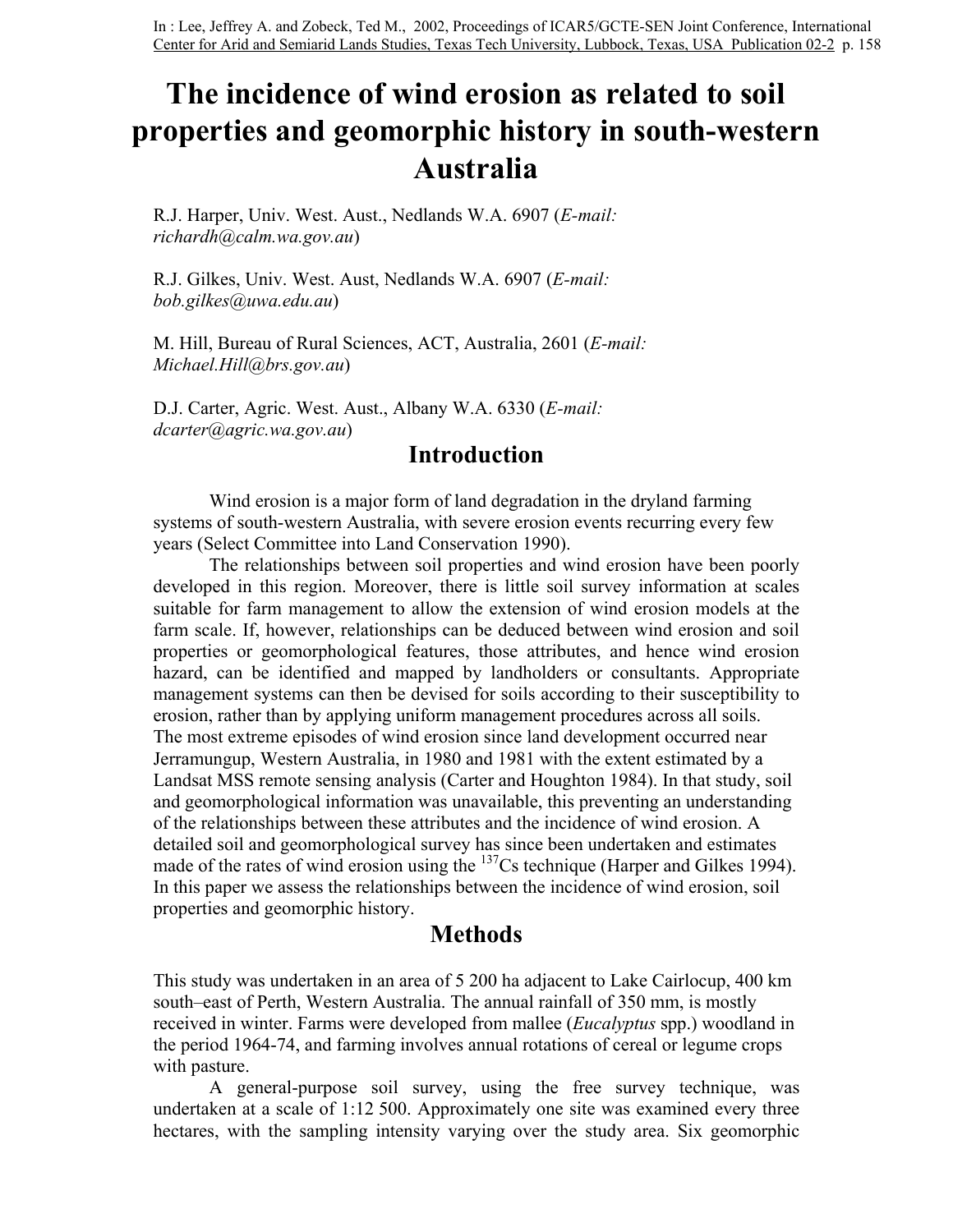surfaces, based upon geomorphic process and parent materials, were identified, with these comprised of 21 major soils (Fig. 1). These surfaces can be considered in terms of the following three groups:

*1. Deeply weathered granitic ridges and slopes:* Two geomorphic surfaces were defined in deeply weathered granitic terrain, based on the degree of landscape dissection. Unit UDL occurs where landscape dissection has been minimal. Sandy surfaced, texture contrast soils occur within these areas (Petroferric yellow Sodosols, Eutrophic yellow Kandosols, Ferric hypernatric grey Sodosols (Isbell 1996); Plinthoxeralfs, Natrixeralfs (Soil Survey Staff 1994)).

Unit PDL occurs where the pallid zone, a deeper horizon of the former lateritic profile has been exposed. Sandy surfaced texture contrast soils also occur within these areas (Calcic yellow Sodosols, Natrixeralfs), often containing calcrete nodules or concretions.



Fig. 1**. Aerial photograph with overlay showing the major geomorphic units.** 

*2. Valley floor:* The valley floors are poorly drained and comprise sequences of Quaternary sediments dominated by Lake Cairlocup, a 200 ha hypersaline playa. This is bounded by a series of source bordering lunettes (clay or parna dunes) that extend 5 km to the southeast (Harper 1994). The lunettes and associated swales have been separated into two geomorphic surfaces — those comprised of loamy soils (Hypernatric grey sodosol, Regolithic calcic Calcarosols; Xerochrepts), which occur immediately adjacent (0-2 km) to Lake Cairlocup (Unit LSC), and those with sandy texture contrast soil profiles (Mesonatric brown Sodosols, Natrixeralfs), some distance (2-5 km) from Lake Cairlocup (Unit LSD). A third small geomorphic surface (Unit FVF) was defined for those areas of the valley floor, without playas or lunettes. This contained texture contrast soils with carbonate nodules at depth (Calcic yellow Sodosols, Natrixeralfs)

*3. Sandy aeolian deposits:* Unit SDS occurs as a discontinuous, NW-SE oriented, strip  $\sim$ 10 km long and 2 km wide, directly southeast of the ephemeral Cairlocup Creek. Quartzose sands, generally >100 cm deep (Mesonatric grey Sodosols, Typic Quartzipsamments) overlie a range of substrates and landscape positions. This feature represents former quartzose aeolian deposits, derived from the drainage line during former arid periods.

Samples were taken from each of the 21 major soils. Each of the 219 samples comprised 20–30 cores taken from a depth of 0-10 cm. For 133 soils with a sandy E horizon paired samples were taken from 0-10 and 10-20 cm.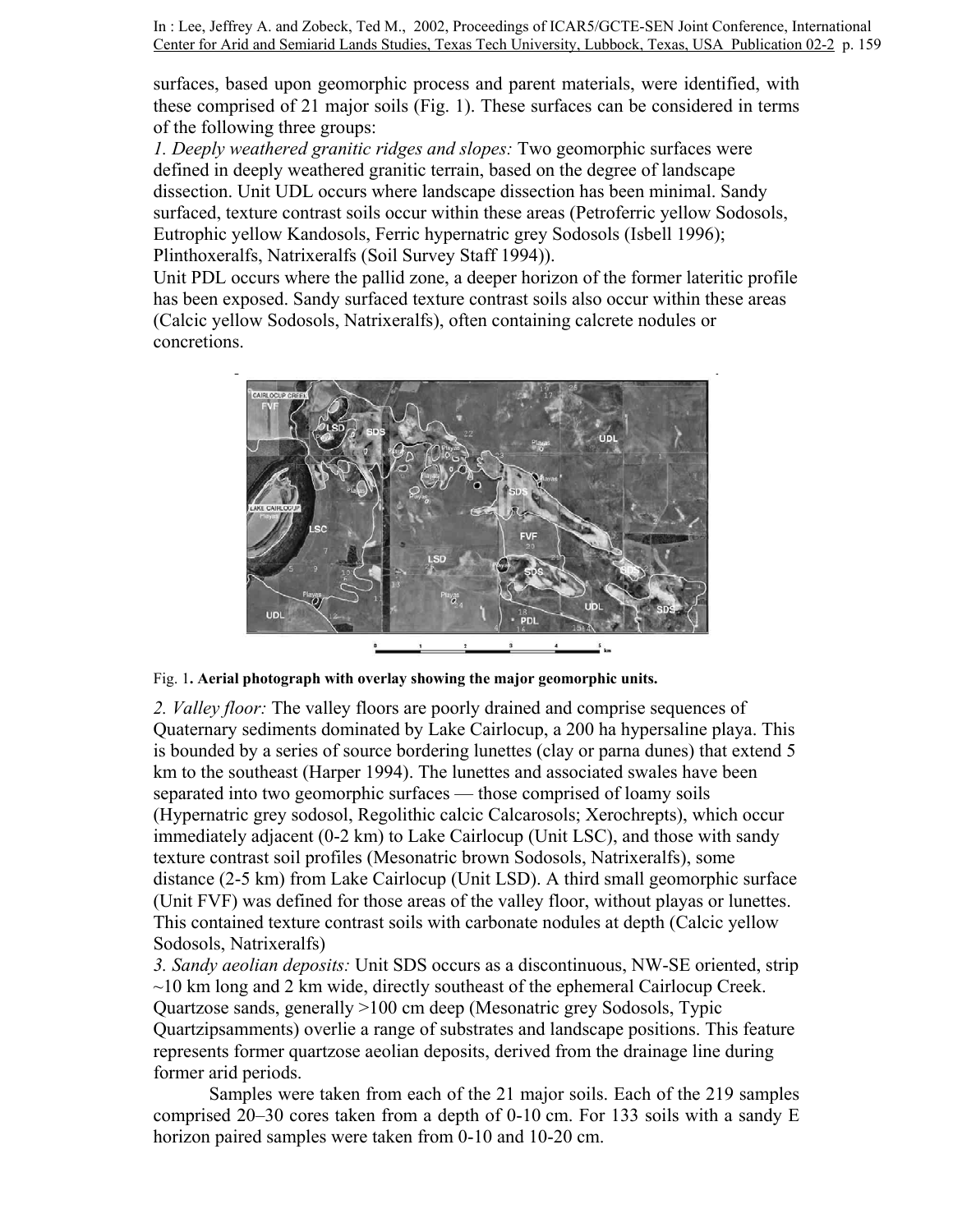A Landsat MSS analysis was used to interpret wind erosion patterns in 1980 and 1981 (Carter and Houghton 1984). This classification was superimposed onto the field mapping polygons, using ArcView, with sampling sites classified as eroded or noneroded on the basis of this classification. Two categories were derived – those areas eroded in either year, to give a maximum extent of erosion and those areas eroded in both years, this category indicating areas most prone to erosion.

## **Results and Discussion**

Severe wind erosion affected 1385 ha or 27% of the arable soils in the study area in 1980 or 1981, or 474 ha (9%) in both years. As a first order approximation, this resulted in a loss of soil carbon of around 4,900 t C from a total of 90,000 t in the top 20 cm. Although this carbon has been lost from the farms, it is not certain if it can be considered a net carbon emission as it may have been deposited elsewhere.

The incidence of erosion was estimated from the proportion of the different mapping units eroded across the study area. Despite strong evidence in this landscape of relict aeolian activity, the incidence of contemporary wind erosion was only partly related to past geomorphological processes (Fig 2a). Quartzose dune sands (Surface SDS) were particularly susceptible to erosion (47% eroded in either year, 18% in both years), whereas texture contrast soils formed on clayey, wind-formed lunettes (Surface LSD) were variably eroded (16%, 5%). Similarly, soils formed on deeply weathered regolith (Surface UDL) were also variably eroded (34%, 11%). Soils formed on stripped laterite (Surface PDL) and on loamy lunettes and swales close to playas (Surface LSC) were not affected by erosion. There were marked differences in the amounts of erosion within each geomorphic surface (Fig. 2b). Within Surface UDL the proportion of erosion ranged between 31 and 55% for different soils in either year (6-16% in both), in Surface LSD 0-41% (0-18%) and Surface SDS 25-75% (9- 32%), with the most erodible soils being old dune systems. Overall, the incidence of erosion tended to be greatest on sandy surfaced soils and those with sand horizons deeper than 60 cm.





The risk of wind erosion was better predicted from surface soil properties, such as clay and silt contents and sand horizon depth. The contemporary particle size properties of the surface horizon of the soils may as much reflect the results of erosion, as the intrinsic properties of the soil. Therefore, samples from 10-20 cm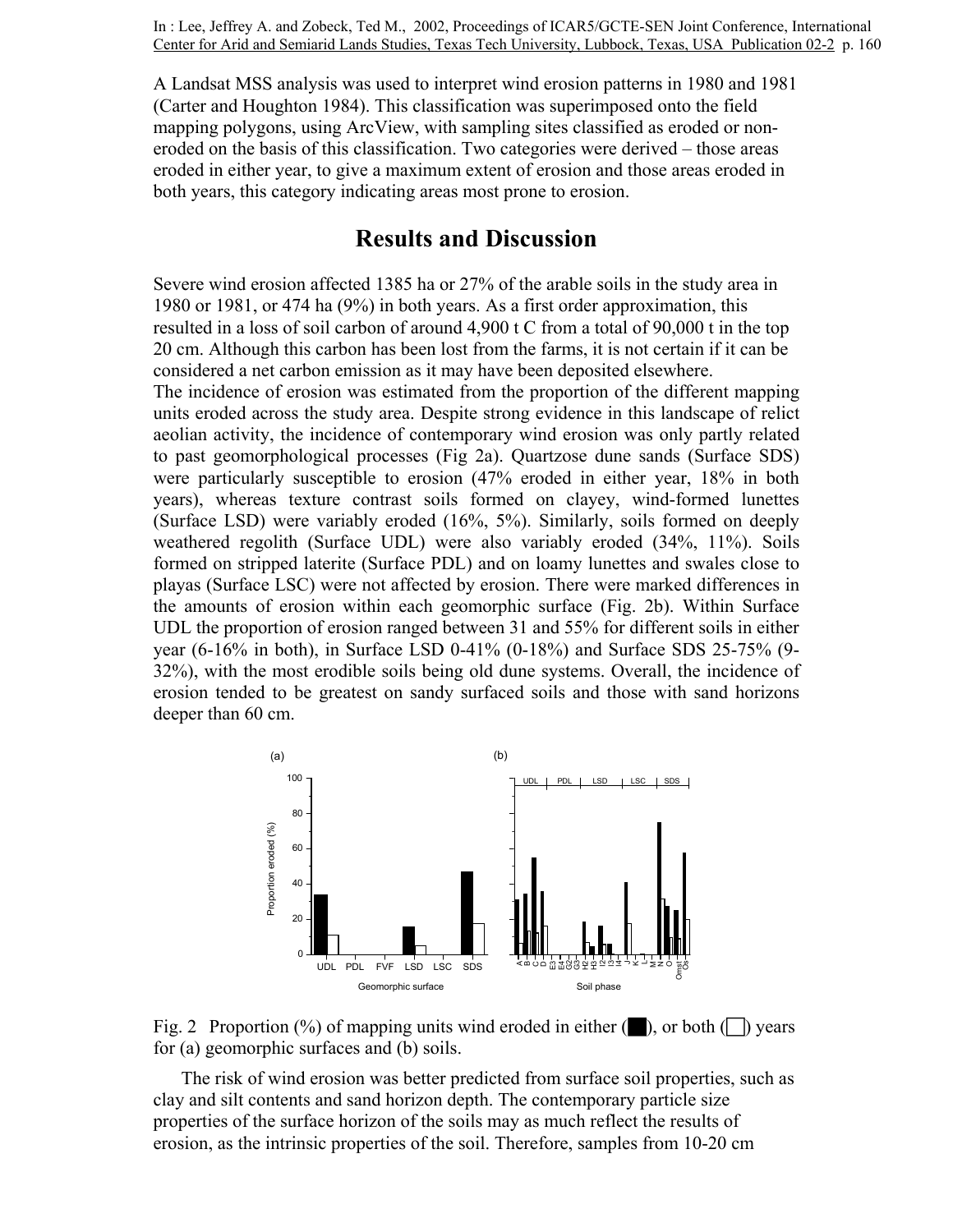depth were used as a diagnostic horizon as this is below the depth of cultivation in this area (mean depth 9.2 cm).

The incidence of erosion was compared for classes based on 1% increments of clay content derived from the 10-20 cm deep sample, for two surface horizon depth classes (shallow <60 cm and deep >60 cm) (Fig. 3a). Two major trends are apparent. The first is the systematic decline in the proportion of samples that were wind eroded with increasing clay contents and the marked difference in erodibility between soils with shallow and deep sandy horizons. The proportion of sites eroded thus decreased from 45% for the 1-2% clay class to 16% for the 4-5% clay class. No site with  $>5\%$ clay was eroded. There is thus a large range of wind erosion within soils that are considered as "sands", with small differences in clay content having marked effects on erodibility. A similar trend is apparent with declining erosion with declining contents of silt, in this case erosion is confined to soils with <3% silt. Wind erodibility is explained in terms of the strength of the soils, which is in turn related to clay content, and amount of plant cover (related to fertility and water storage). The soils that are most erodible have been pre-sorted by wind or water. Assessment criteria commonly used in field surveys, such as field texture and consistence, can indicate the likely risk of wind erosion, however these are less predictive that methods based on soil analysis.



Fig. 3 Proportion of sandy texture contrast soils eroded by wind for different classes based on physical analysis of the 10-20 cm layer. Soils with shallow ( $\leq 60$  cm) ( $\Box$  and deep ( $>60$  cm) ( $\blacksquare$ ) sandy surface horizons. (a) Clay (%), (b) silt content (%). n = 134.

#### **References**

- Carter, D. J. & H. J. Houghton. 1984. Integration of Landsat MSS and auxiliary data for resource management - Lake Magenta area, Western Australia. In Proceedings 'LANDSAT 84,' Brisbane, Third Australian Remote Sensing Conference. (E. Walker Ed.) pp 207-15.
- Harper, R. J. 1994. The nature and origin of the soils of the Cairlocup area, Western Australia, as related to contemporary land degradation. PhD, The University of Western Australia.
- Harper, R. J., & R. J. Gilkes. 1994. Evaluation of the  $137$ Cs technique for estimating wind erosion losses for some sandy Western Australian soils. *Australian Journal of Soil Research* 32: 1369-87.